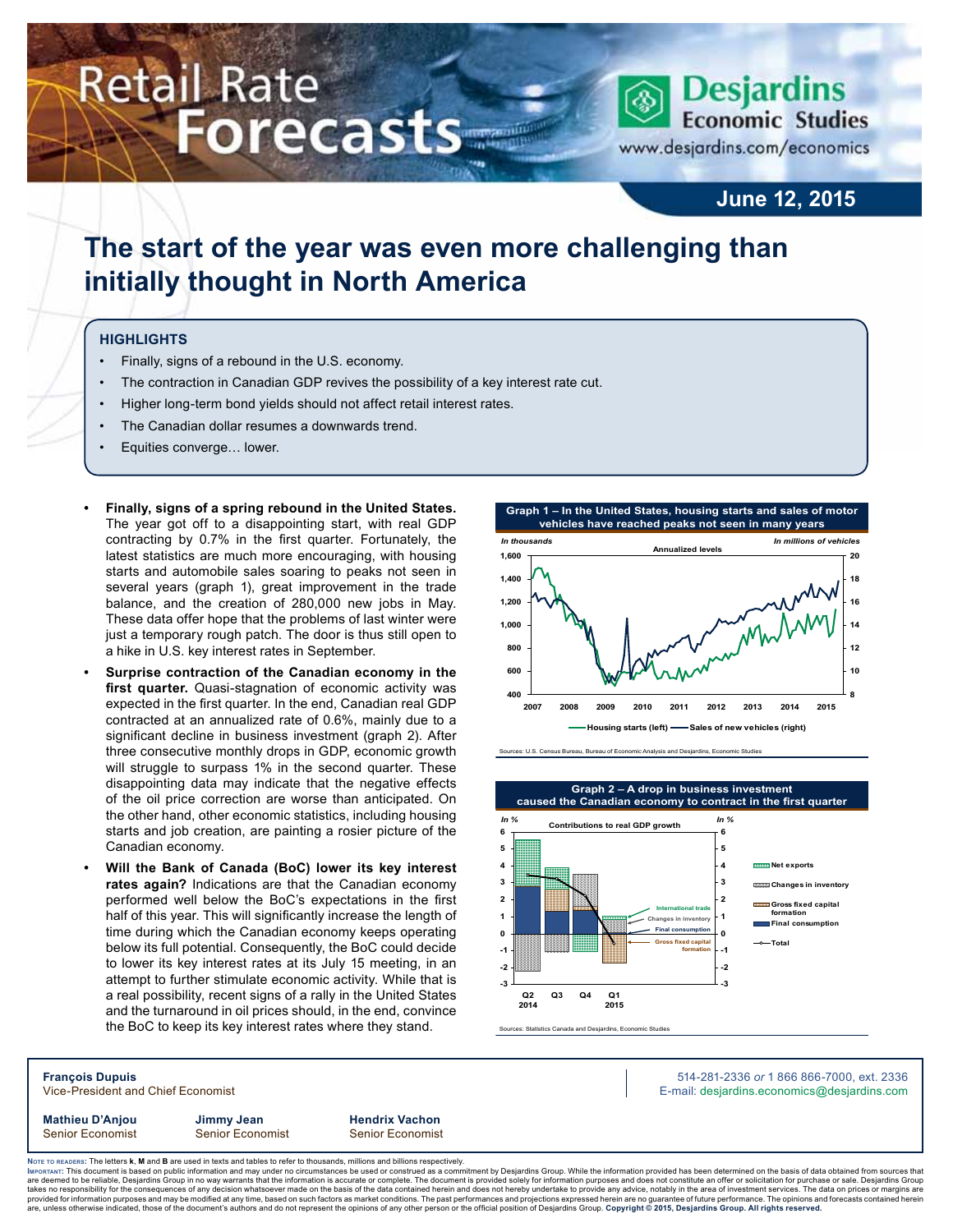

*Retail Rate Forecasts* June 2015 www.desjardins.com/economics

- **• Generalized upward movement in long-term bond yields.** After dropping sharply at the beginning of 2015, long-term bond yields have moved back up to a significant degree since the middle of March, both in Europe and in North America (graph 3). Higher oil prices, which reduce the risk of deflation, are partly responsible for this change of trend. The higher yields also seem to reflect the fact of some investors becoming uncomfortable with the extreme weakness of bond yields, especially in Europe. Despite their recent ascent, bond yields are still very low from a historical perspective. Just as for oil prices, the potential for a further increase in bond yields between now and the end of 2015 appears limited.
- We are still predicting great stability in retail interest **rates.** The increase in long-term bond yields should not have any impact on retail interest rates for maturities of five years or less. Indications are that they will remain close to their current levels for many quarters to come (graph 4), especially since Canadian key interest rates are unlikely to start heading back up until the very end of 2016. Short-term retail interest rates might even fall further, should the BoC surprise us again by lowering its key interest rates.

**Graph 3 – After falling very low at the beginning of the year,**



s<br>Tand Des



Sources: Datastream and Desjardins, Economic Studies

### **Table 1 Forecasts : Retail rate**

|                                | <b>Discount</b><br>rate $(1)$ | Prime rate (1) | Mortgage rate (1) |               |               | Term savings (1) (2) |               |               |  |
|--------------------------------|-------------------------------|----------------|-------------------|---------------|---------------|----------------------|---------------|---------------|--|
|                                |                               |                | 1 year            | 3 years       | 5 years       | 1 year               | 3 years       | 5 years       |  |
| <b>Realized - End of month</b> |                               |                |                   |               |               |                      |               |               |  |
| Dec. 2014                      | 1.25                          | 3.00           | 3.14              | 3.75          | 4.89          | 0.90                 | 1.25          | 1.75          |  |
| Jan. 2015                      | 1.00                          | 2.85           | 3.14              | 3.75          | 4.89          | 1.00                 | 1.25          | 1.65          |  |
| Feb. 2015                      | 1.00                          | 2.85           | 3.14              | 3.75          | 4.79          | 0.90                 | 1.10          | 1.50          |  |
| March 2015                     | 1.00                          | 2.85           | 2.89              | 3.39          | 4.74          | 0.85                 | 1.05          | 1.50          |  |
| April 2015                     | 1.00                          | 2.85           | 2.89              | 3.39          | 4.74          | 0.85                 | 1.05          | 1.45          |  |
| May 2015                       | 1.00                          | 2.85           | 2.89              | 3.39          | 4.74          | 1.00                 | 1.15          | 1.50          |  |
| June 11, 2015                  | 1.00                          | 2.85           | 2.89              | 3.39          | 4.74          | 1.00                 | 1.15          | 1.50          |  |
| <b>Forecasts</b>               |                               |                |                   |               |               |                      |               |               |  |
| End of quarter                 |                               |                |                   |               |               |                      |               |               |  |
| 2015: Q2                       | 1.00                          | 2.85           | $2.79 - 2.99$     | $3.29 - 3.49$ | 4.64-4.84     | $0.90 - 1.10$        | $1.05 - 1.25$ | $1.40 - 1.60$ |  |
| 2015: Q3                       | $0.75 - 1.25$                 | $2.60 - 3.10$  | $2.64 - 3.14$     | $3.14 - 3.64$ | 4.49-4.99     | $0.75 - 1.25$        | $0.80 - 1.40$ | $1.25 - 1.75$ |  |
| 2015: Q4                       | $0.75 - 1.25$                 | $2.60 - 3.10$  | $2.64 - 3.14$     | $3.14 - 3.64$ | 4.49-4.99     | $0.75 - 1.25$        | $0.80 - 1.40$ | $1.25 - 1.75$ |  |
| 2016: Q1                       | $0.75 - 1.25$                 | $2.60 - 3.10$  | $2.64 - 3.14$     | $3.14 - 3.64$ | 4.49 - 4.99   | $0.75 - 1.25$        | $0.80 - 1.40$ | $1.25 - 1.75$ |  |
| End of year                    |                               |                |                   |               |               |                      |               |               |  |
| 2016                           | $0.75 - 1.75$                 | $2.60 - 3.60$  | $2.85 - 3.65$     | $3.60 - 4.40$ | $4.40 - 5.20$ | $0.75 - 1.50$        | $0.85 - 1.65$ | $1.25 - 2.00$ |  |
| 2017                           | $1.25 - 2.25$                 | $3.10 - 4.10$  | $3.35 - 4.15$     | 4.15-4.95     | 4.75-5.55     | $0.90 - 1.70$        | $1.20 - 2.00$ | $1.50 - 2.30$ |  |
| 2018                           | $2.00 - 3.00$                 | $3.85 - 4.85$  | $3.95 - 4.75$     | $4.50 - 5.30$ | $5.10 - 5.90$ | $1.10 - 1.90$        | $1.45 - 2.25$ | $1.80 - 2.60$ |  |

Note: Forecasts are expressed as ranges. (1) End of quarter forecasts; (2) Non-redeemable (annual). Source: Desjardins, Economic Studies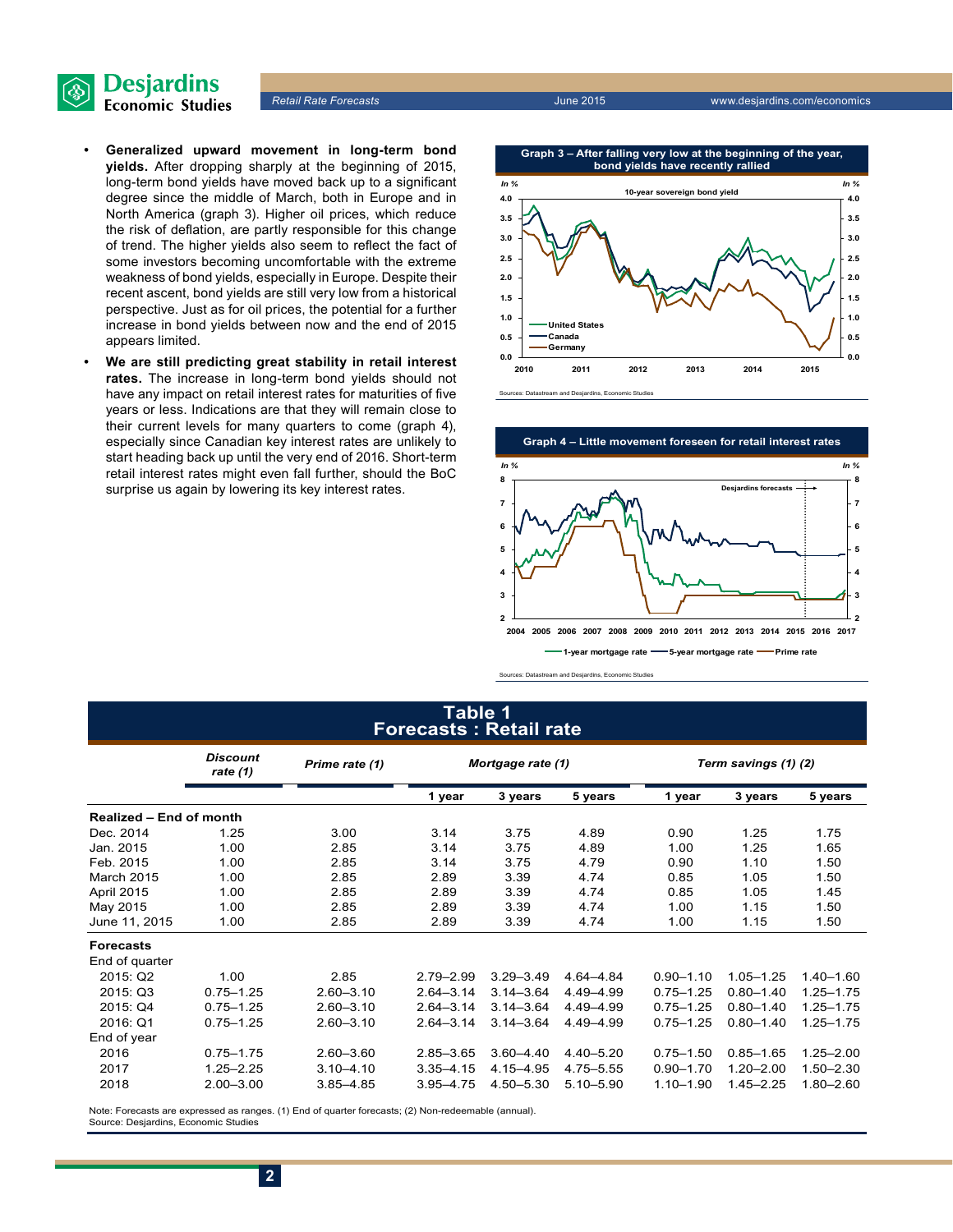

## **CanadiAn Dollar The Canadian dollar loses its recent gains**

The appreciation of the Canadian dollar that started last April is proving to be short-lived. Despite the fact that oil prices have stabilized at close to US\$60 per barrel, the Canadian currency recently depreciated, back to around US\$0.80 (C\$1.25/US\$) (graph 5). The main factors behind this movement in the Canadian exchange rate are the release of disappointing economic data in Canada, and a recovery by the U.S. dollar.

- Oil is still an important determinant of the ups and downs of the Canadian dollar. In this regard, the upturn in crude prices since March appears fragile, since global production has not been sufficiently adjusted to balance the market. New downside risks for prices have recently emerged due to expanding production by the members of the Organization of the Petroleum Exporting Countries (OPEC) and the possibility of Iranian oil making a return to Western markets.
- Diverging monetary policies are still a major theme for currencies. Expectations of monetary tightening in the United States have contributed strongly to the appreciation of the U.S. dollar since last summer. That movement has been amplified by the easing measures announced by many central banks. The deterioration in U.S. economic data during the winter temporarily cast doubt on the possibility of the Federal Reserve raising its interest rates. The euro benefited from that situation (graph 6), especially since in many cases the European data surpassed expectations. But the winds are starting to blow in the greenback's favour once again, especially when we look at the healthy job numbers in the United States.
- **Forecasts:** It is too early for any sustainable appreciation of the Canadian dollar, which will probably stay below US\$0.80 in the months to come. The factors that undermined it last year are still in effect. Oil prices are likely to fall back down, the U.S. dollar is likely to appreciate, and the Bank of Canada could change course once again. Many other currencies, including the euro, should also depreciate against the U.S. dollar.





Sources: Datastream and Desjardins, Economic Studies

| <b>Determinants</b>          | <b>Short-term</b> | Long-term |
|------------------------------|-------------------|-----------|
| Oil prices                   |                   |           |
| Metals prices                |                   |           |
| Inflation and Bank of Canada |                   |           |

#### **Table 2 Forecasts: currency**

|               | 2014   |        | 2015   |        |        |        | 2016   |        |                 |        |
|---------------|--------|--------|--------|--------|--------|--------|--------|--------|-----------------|--------|
| End of period | Q3     | Q4     | Q1     | Q2f    | Q3f    | Q4f    | Q1f    | Q2f    | Q <sub>3f</sub> | Q4f    |
| US\$/CAN\$    | 0.8929 | 0.8605 | 0.7882 | 0.8000 | 0.7800 | 0.7900 | 0.8000 | 0.8100 | 0.8200          | 0.8400 |
| CANS/USS      | 1.1199 | 1.1621 | 1.2688 | 1.2500 | 1.2821 | 1.2658 | 1.2500 | 1.2346 | 1.2195          | 1.1905 |
| CAN\$/€       | 1.4147 | 1.4061 | 1.3626 | 1.3750 | 1.3333 | 1.3291 | 1.3250 | 1.3457 | 1.3537          | 1.3571 |
| US\$/€        | 1.2632 | 1.2101 | 1.0740 | 1.1000 | 1.0400 | 1.0500 | 1.0600 | 1.0900 | 1.1100          | 1.1400 |
| US\$/£        | 1.6212 | 1.5593 | 1.4845 | 1.5200 | 1.4700 | 1.4800 | 1.5100 | 1.5500 | 1.5600          | 1.5600 |
|               |        |        |        |        |        |        |        |        |                 |        |

Sources: Datastream, Federal Reserve Board and Desjardins, Economic Studies files for example of the studies files forecasts files forecasts

**3**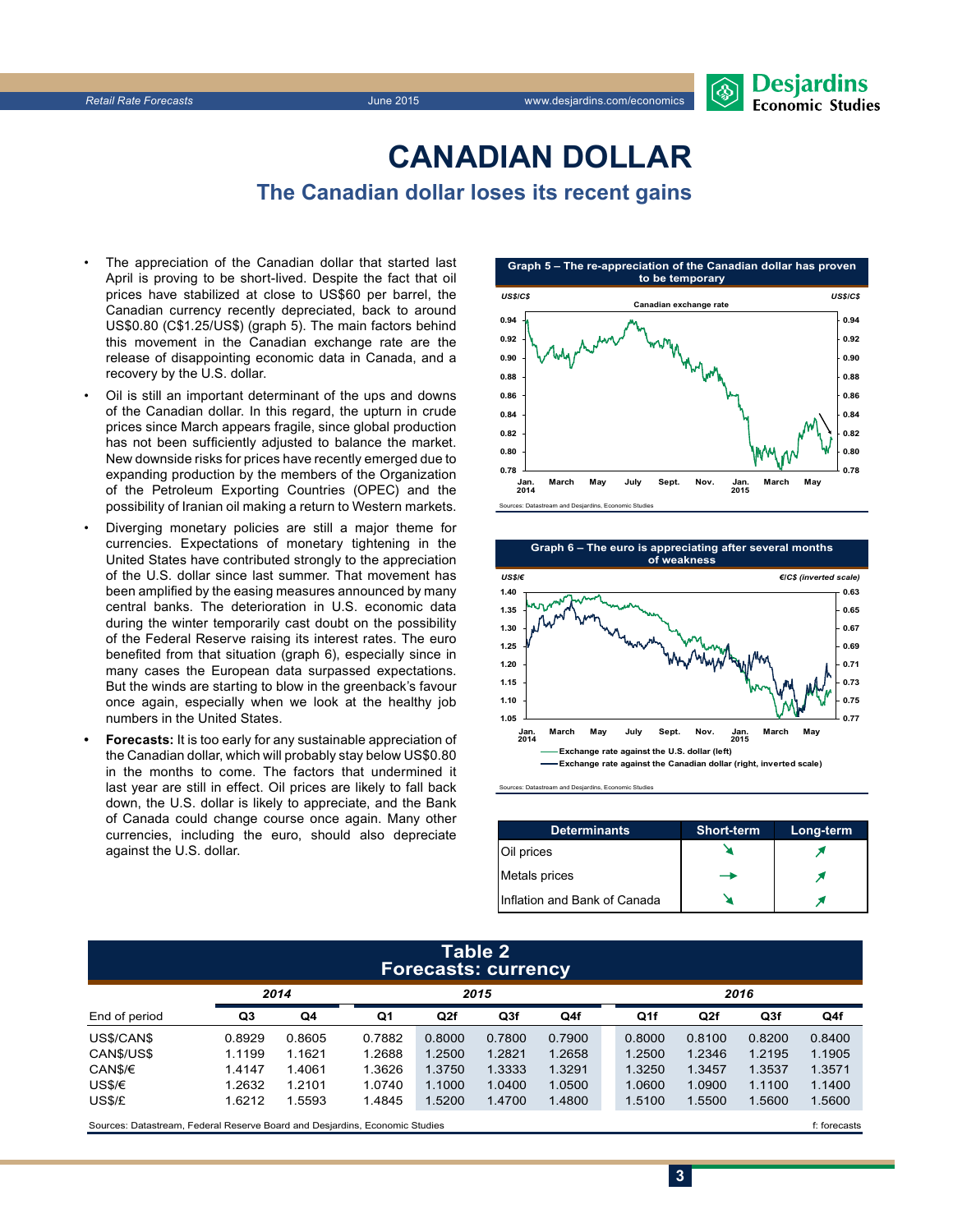



## **Asset classes return**

**Equities converge… lower**

- **• A convergence of the world's stock markets appears to be taking shape, but unfortunately in a downwards direction.** After charging ahead at full throttle in the first three months of the year, the European stock markets started to run out of gas in April (graph 7). After a sluggish month of May, the European MSCI index has been heading decisively downwards since the beginning of June, against a backdrop of increased risk of default by the Greek government. In the emerging countries, we see a similar situation: the MSCI index has fallen by nearly 8% since the end of April. In fact, emerging countries have not performed much better than North American stock markets since the beginning of the year. Markets in Korea, India and Latin American countries in particular, have suffered significant reversals since mid-May (graph 8). Meanwhile, the Shanghai index (which at this point is still excluded from the MSCI index) remains at stratospheric levels, boasting a spectacular rise of nearly 60% since January. Yet the fundamentals in China are in no better shape than those of other emerging countries, and the Chinese stock market is showing many symptoms of a speculative bubble.
- **• Meanwhile things are fairly quiet for the S&P 500 and the S&P/TSX, which have posted meagre gains of 1% since January.** North American markets also stand apart with low levels of volatility, in net contrast to the resurgence of volatility that has been observed in the global bond markets in recent months (graph 9). The scope of bond yield movements in recent weeks could have wrought havoc on stock markets, but we must take into account the fact that the S&P 500 and the S&P/TSX were considerably less vulnerable to a correction, than equities in Europe and emerging countries, which were quick to react to the movement in bond yields.
- Stocks could still be in for tough times in the coming **months.** Among other things, the fundamentals in Canada are still rather shaky. The economy suffered an unexpected contraction in the first quarter. The scope of the contraction in GDP is rather preoccupying, especially since other signals also give cause for concern. For example, nonenergy exports, on which so many hopes are pinned, have proven unable to take full advantage of the cumulative depreciation of the Canadian dollar. The downturn in capital goods investments, recorded both in Canada and in the United States, seems to be exacting a heavy toll on Canadian non-energy exports, to the point that they have grown less, in terms of volume, than exports of energy products during the past year.



**Graph 8 – Among the emerging countries, the Chinese stock market stands apart from the rest**





www.muex; www.<br>Sources: Bank of Am mack:<br>rica Merrill Lynch, Chicago Board Options Exchange and Desja